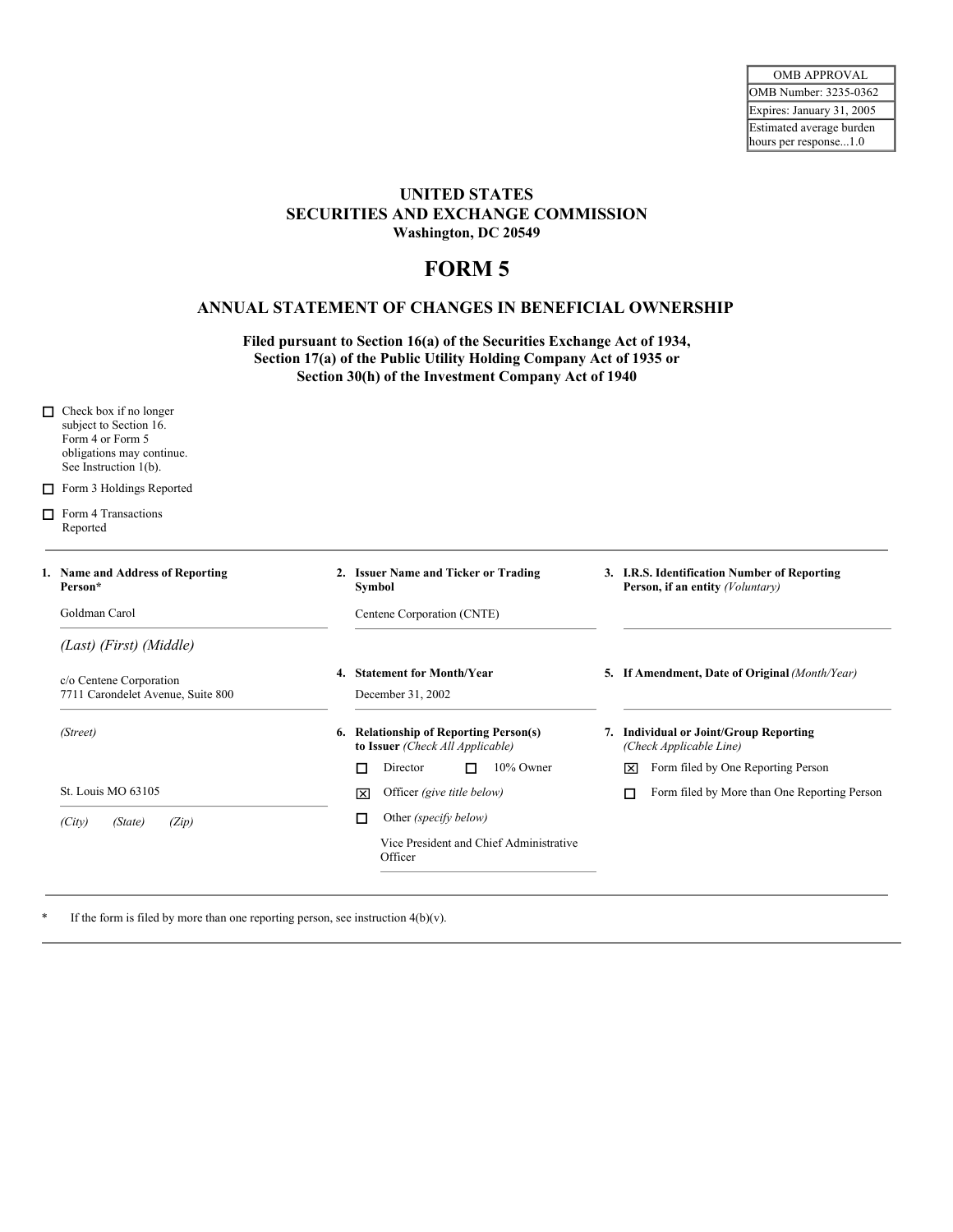|    |                                           |    |                                         |                                                          |                                      |    |                                                                                 |                  |       | Table I - Non-Derivative Securities Acquired, Disposed of, or Beneficially Owned                                              |    |                                                                   |    |                                                                 |
|----|-------------------------------------------|----|-----------------------------------------|----------------------------------------------------------|--------------------------------------|----|---------------------------------------------------------------------------------|------------------|-------|-------------------------------------------------------------------------------------------------------------------------------|----|-------------------------------------------------------------------|----|-----------------------------------------------------------------|
| 1. | <b>Title of</b><br>Security<br>(Instr. 3) | 2. | Transaction<br>Date<br>(Month/Day/Year) | 2A. Deemed Execution<br>Date, if any<br>(Month/Day/Year) | 3. Transaction<br>Code<br>(Instr. 8) | 4. | <b>Securities Acquired (A)</b><br>or Disposed of (D)<br>(Instr. $3, 4$ and $5)$ |                  |       | 5. Amount of Securities<br><b>Beneficially Owned</b><br>at the End of Issuer's<br><b>Fiscal Year</b><br>(Instr. $3$ and $4$ ) | 6. | Ownership<br>Form:<br>Direct (D) or<br>Indirect (I)<br>(Instr. 4) | 7. | Nature of<br>Indirect<br>Beneficial<br>Ownership<br>(Insert. 4) |
|    |                                           |    |                                         |                                                          |                                      |    | Amount                                                                          | (A)<br>or<br>(D) | Price |                                                                                                                               |    |                                                                   |    |                                                                 |
|    |                                           |    |                                         |                                                          |                                      |    |                                                                                 |                  |       |                                                                                                                               |    |                                                                   |    |                                                                 |
|    |                                           |    |                                         |                                                          |                                      |    |                                                                                 |                  |       |                                                                                                                               |    |                                                                   |    |                                                                 |
|    |                                           |    |                                         |                                                          |                                      |    |                                                                                 |                  |       |                                                                                                                               |    |                                                                   |    |                                                                 |
|    |                                           |    |                                         |                                                          |                                      |    |                                                                                 |                  |       |                                                                                                                               |    |                                                                   |    |                                                                 |
|    |                                           |    |                                         |                                                          |                                      |    |                                                                                 |                  |       |                                                                                                                               |    |                                                                   |    |                                                                 |
|    |                                           |    |                                         |                                                          |                                      |    |                                                                                 |                  |       |                                                                                                                               |    |                                                                   |    |                                                                 |
|    |                                           |    |                                         |                                                          |                                      |    | Page 2                                                                          |                  |       |                                                                                                                               |    |                                                                   |    |                                                                 |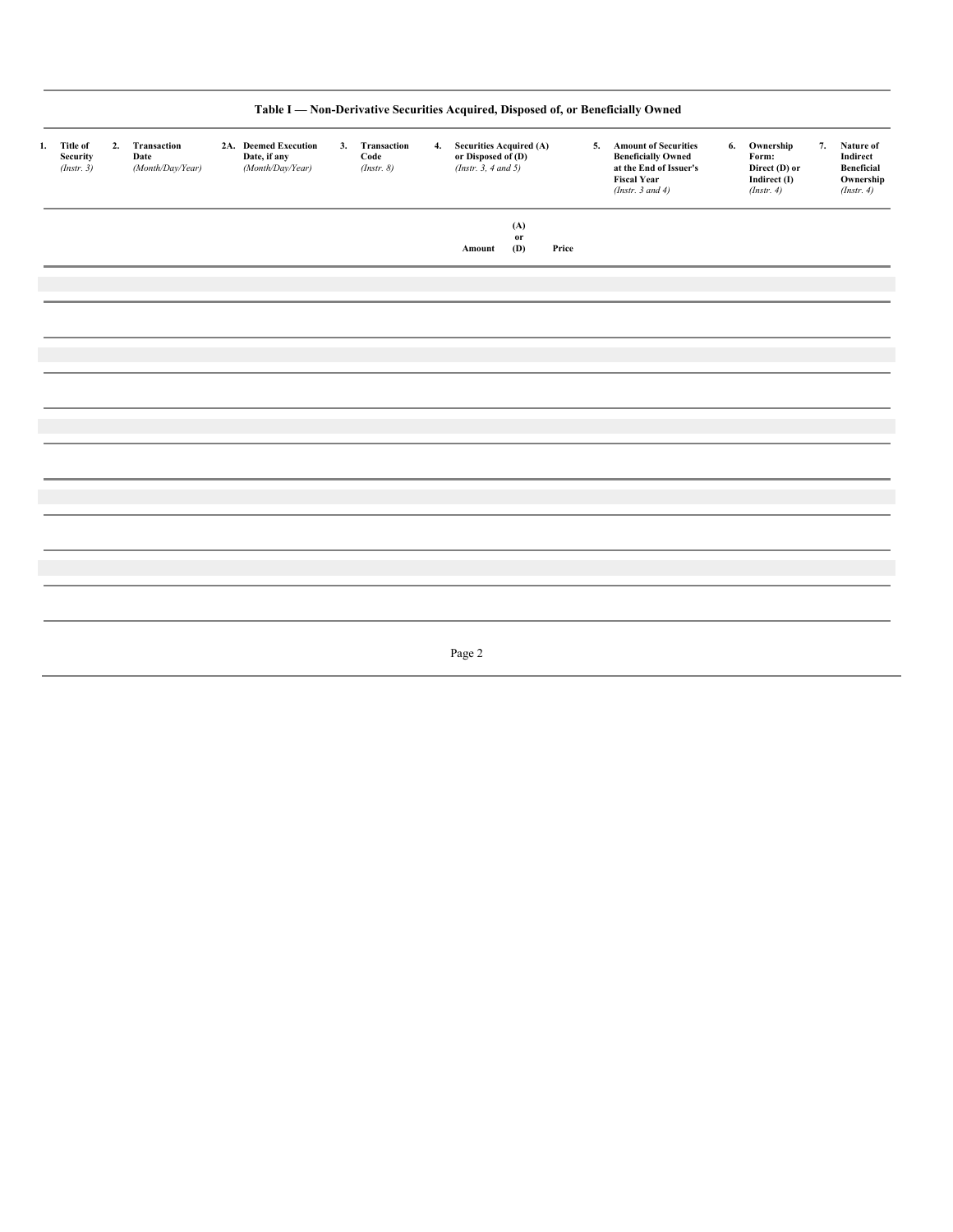|                                                          |    |                                                                                |    | Table II - Derivative Securities Acquired, Disposed of, or Beneficially Owned<br>(e.g., puts, calls, warrants, options, convertible securities) |        |                                                          |                                   |    |                                                                                                   |     |
|----------------------------------------------------------|----|--------------------------------------------------------------------------------|----|-------------------------------------------------------------------------------------------------------------------------------------------------|--------|----------------------------------------------------------|-----------------------------------|----|---------------------------------------------------------------------------------------------------|-----|
| 1. Title of Derivative<br><b>Security</b><br>(Insert. 3) | 2. | <b>Conversion or Exercise</b><br><b>Price of Derivative</b><br><b>Security</b> | 3. | <b>Transaction Date</b><br>(Month/Day/Year)                                                                                                     |        | 3A. Deemed Execution<br>Date, if any<br>(Month/Day/Year) | 4. Transaction Code<br>(Instr. 8) | 5. | <b>Number of Derivative Securities</b><br>Acquired (A) or Disposed of (D)<br>(Insert. 3, 4 and 5) |     |
|                                                          |    |                                                                                |    |                                                                                                                                                 |        |                                                          |                                   |    | (A)                                                                                               | (D) |
| Employee Stock Option<br>(right to buy)                  |    | \$22.71                                                                        |    | 7/24/02                                                                                                                                         |        |                                                          | $\mathbf{A}$                      |    | 5,000                                                                                             |     |
|                                                          |    |                                                                                |    |                                                                                                                                                 |        |                                                          |                                   |    |                                                                                                   |     |
|                                                          |    |                                                                                |    |                                                                                                                                                 |        |                                                          |                                   |    |                                                                                                   |     |
|                                                          |    |                                                                                |    |                                                                                                                                                 |        |                                                          |                                   |    |                                                                                                   |     |
|                                                          |    |                                                                                |    |                                                                                                                                                 |        |                                                          |                                   |    |                                                                                                   |     |
|                                                          |    |                                                                                |    |                                                                                                                                                 |        |                                                          |                                   |    |                                                                                                   |     |
|                                                          |    |                                                                                |    |                                                                                                                                                 |        |                                                          |                                   |    |                                                                                                   |     |
|                                                          |    |                                                                                |    |                                                                                                                                                 |        |                                                          |                                   |    |                                                                                                   |     |
|                                                          |    |                                                                                |    |                                                                                                                                                 |        |                                                          |                                   |    |                                                                                                   |     |
|                                                          |    |                                                                                |    |                                                                                                                                                 |        |                                                          |                                   |    |                                                                                                   |     |
|                                                          |    |                                                                                |    |                                                                                                                                                 |        |                                                          |                                   |    |                                                                                                   |     |
|                                                          |    |                                                                                |    |                                                                                                                                                 | Page 3 |                                                          |                                   |    |                                                                                                   |     |